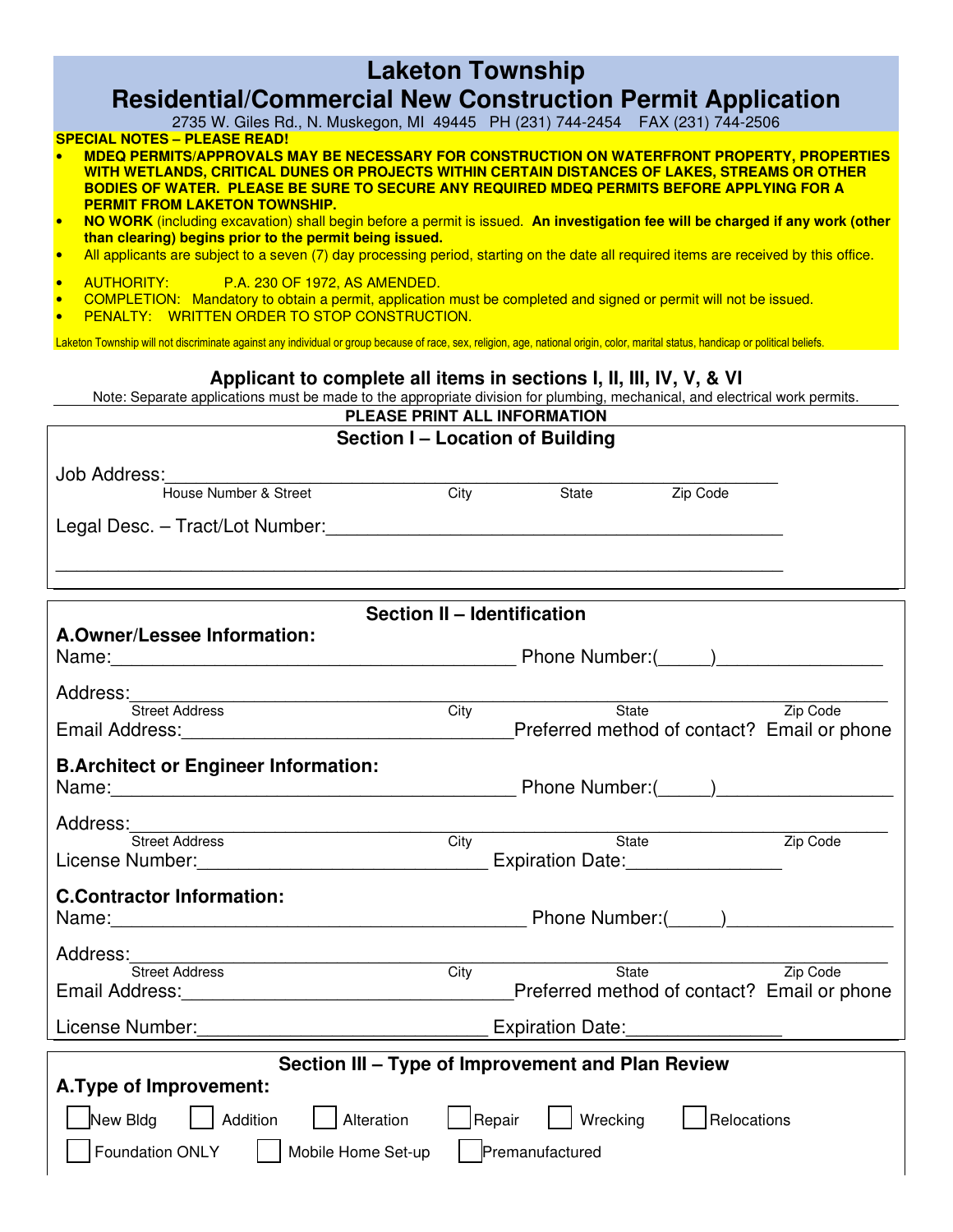| <b>Laketon Township</b>                                                                                                                                                                                                                                                                                                                                                             |  |  |  |  |  |
|-------------------------------------------------------------------------------------------------------------------------------------------------------------------------------------------------------------------------------------------------------------------------------------------------------------------------------------------------------------------------------------|--|--|--|--|--|
| <b>Residential/Commercial New Construction Permit Application</b><br><b>B.Reviews to be Performed:</b>                                                                                                                                                                                                                                                                              |  |  |  |  |  |
| Plumbing<br><b>Building</b><br>Mechanical<br>Electrical<br>Energy                                                                                                                                                                                                                                                                                                                   |  |  |  |  |  |
|                                                                                                                                                                                                                                                                                                                                                                                     |  |  |  |  |  |
| Section IV - Proposed use of Building<br>A.Residential – (for "wrecking" show most recent use)                                                                                                                                                                                                                                                                                      |  |  |  |  |  |
| One family dwelling<br>Multi-family dwelling (# of units _____)<br>Attached garage                                                                                                                                                                                                                                                                                                  |  |  |  |  |  |
| Other<br>Hotel/ Motel (# of units _____)<br>Detached garage                                                                                                                                                                                                                                                                                                                         |  |  |  |  |  |
| B.Non-Residential – (for "wrecking" show most recent use)                                                                                                                                                                                                                                                                                                                           |  |  |  |  |  |
| Amusement<br><b>Service Station</b><br>School, Library, Educational                                                                                                                                                                                                                                                                                                                 |  |  |  |  |  |
| Church<br>Hospital/Institutional<br>Store/Mercantile                                                                                                                                                                                                                                                                                                                                |  |  |  |  |  |
| Industrial<br>Office/Bank/Professional<br>Tanks/Towers                                                                                                                                                                                                                                                                                                                              |  |  |  |  |  |
| Other<br>Parking Garage<br><b>Public Utility</b>                                                                                                                                                                                                                                                                                                                                    |  |  |  |  |  |
| Non-residential describe in detail proposed use of building. eg: food processing plant, machine<br>shop, laundry buildingat hospital, elementary school, secondary school, college, parochial school<br>parking garage, for department store, rental office building, office building at industrial plant etc.<br>If use of existing building is being changed, enter proposed use. |  |  |  |  |  |
| Section V - Selected Characteristics of Building<br>A.Principal type of frame:                                                                                                                                                                                                                                                                                                      |  |  |  |  |  |
|                                                                                                                                                                                                                                                                                                                                                                                     |  |  |  |  |  |
|                                                                                                                                                                                                                                                                                                                                                                                     |  |  |  |  |  |
| <b>Structural Steel</b><br>Masonry, wall bearing<br>Other<br>Wood frame<br><b>Reinforced Concrete</b>                                                                                                                                                                                                                                                                               |  |  |  |  |  |
| <b>B.Principal type of heating fuel:</b>                                                                                                                                                                                                                                                                                                                                            |  |  |  |  |  |
| Gas<br>Oil<br>Electricity<br>Coal<br>Other                                                                                                                                                                                                                                                                                                                                          |  |  |  |  |  |
| C. Type of sewage disposal:                                                                                                                                                                                                                                                                                                                                                         |  |  |  |  |  |
| Public of Private Company<br>Septic System                                                                                                                                                                                                                                                                                                                                          |  |  |  |  |  |
| D. Type of water supply:                                                                                                                                                                                                                                                                                                                                                            |  |  |  |  |  |
| Public or Private Company<br>Private Well or Cistern                                                                                                                                                                                                                                                                                                                                |  |  |  |  |  |
| E. Type of mechanical:                                                                                                                                                                                                                                                                                                                                                              |  |  |  |  |  |
| Air Conditioning<br>Elevator<br>Yes<br>Yes<br>No<br> No                                                                                                                                                                                                                                                                                                                             |  |  |  |  |  |
| <b>F.Dimensions:</b>                                                                                                                                                                                                                                                                                                                                                                |  |  |  |  |  |
| Number of Stories ________________<br>Floor area: 1 <sup>st</sup> & 2 <sup>nd</sup> Floor_____________________                                                                                                                                                                                                                                                                      |  |  |  |  |  |
| $3^{\text{rd}} - 10^{\text{th}}$ Floor<br><b>Total Land Area</b><br>Total Floor Area                                                                                                                                                                                                                                                                                                |  |  |  |  |  |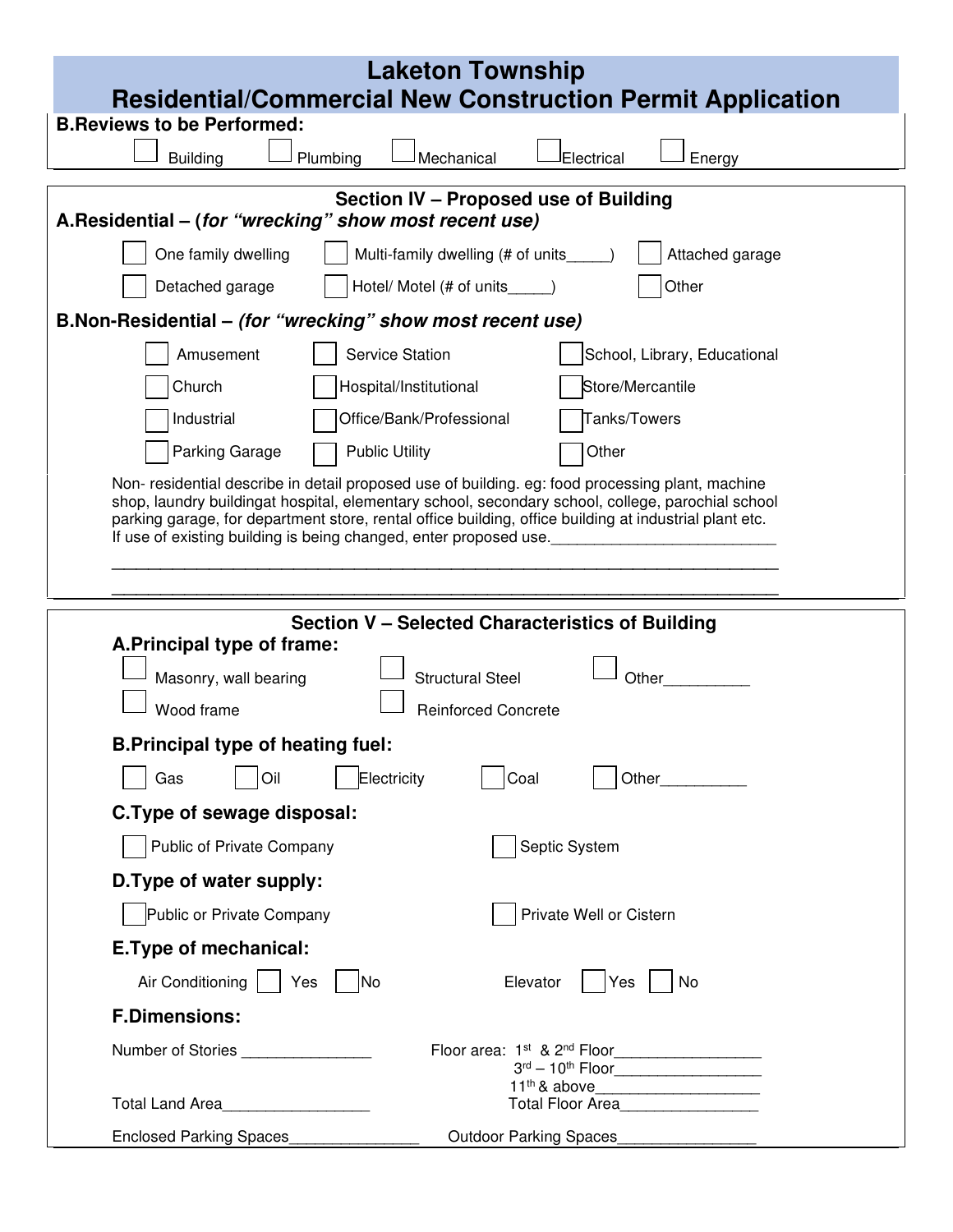| <b>Laketon Township</b>                                                                                                                                                                                                                                                                                                                                                                                            |                                              |                                                                                                          |            |                                               |      |                                                                                                                                                                                                                                |  |
|--------------------------------------------------------------------------------------------------------------------------------------------------------------------------------------------------------------------------------------------------------------------------------------------------------------------------------------------------------------------------------------------------------------------|----------------------------------------------|----------------------------------------------------------------------------------------------------------|------------|-----------------------------------------------|------|--------------------------------------------------------------------------------------------------------------------------------------------------------------------------------------------------------------------------------|--|
| <b>Residential/Commercial New Construction Permit Application</b><br><b>Section VI - Applicant Information</b>                                                                                                                                                                                                                                                                                                     |                                              |                                                                                                          |            |                                               |      |                                                                                                                                                                                                                                |  |
| Applicant is responsible for the payment of all fees and charges applicable to this application and must provide<br>the following information.                                                                                                                                                                                                                                                                     |                                              |                                                                                                          |            |                                               |      |                                                                                                                                                                                                                                |  |
| Name: Address: Address: Street address City State                                                                                                                                                                                                                                                                                                                                                                  |                                              |                                                                                                          |            |                                               |      |                                                                                                                                                                                                                                |  |
|                                                                                                                                                                                                                                                                                                                                                                                                                    |                                              |                                                                                                          |            |                                               |      | Zip Code                                                                                                                                                                                                                       |  |
| Federal ID Number/Social Security Number:<br>Letter and the second security Number:                                                                                                                                                                                                                                                                                                                                |                                              |                                                                                                          |            |                                               |      |                                                                                                                                                                                                                                |  |
|                                                                                                                                                                                                                                                                                                                                                                                                                    |                                              |                                                                                                          |            |                                               |      |                                                                                                                                                                                                                                |  |
| I hereby certify that the proposed work is authorized by the owner of record and that I have been authorized by<br>the owner to make this application as his authorized agent, and we agree to conform to all applicable laws of<br>the State of Michigan. All of the information on this application is accurate to the best of my knowledge.                                                                     |                                              |                                                                                                          |            |                                               |      |                                                                                                                                                                                                                                |  |
| SECTION 23A OF THE STATE CONSTRUCTION CODE ACT OF 1972, ACT230 OF THE PUBLIC ACTS OF 1972 BEING SECTION 125.1523A OF<br>THE MICHIGAN COMPILED LAWS PROHIBITS A PERSON FROM CONSPIRING TO CIRCUMVENT THE LICENSING REQUIREMENTS OF THIS<br>STATE RELATING TO PERSONS WHO ARE TO PERFORM WORK ON A RESIDENTIAL BUILDING OR A RESIDENTIAL STRUCTURE.<br><b>VIOLATORS OF SECTION 23A ARE SUBJECTED TO CIVIL FINES.</b> |                                              |                                                                                                          |            |                                               |      |                                                                                                                                                                                                                                |  |
| Signature of Applicant: Signature of Applicant:                                                                                                                                                                                                                                                                                                                                                                    |                                              |                                                                                                          |            |                                               |      | Date: the contract of the contract of the contract of the contract of the contract of the contract of the contract of the contract of the contract of the contract of the contract of the contract of the contract of the cont |  |
|                                                                                                                                                                                                                                                                                                                                                                                                                    | <b>Section VII - For Department Use ONLY</b> |                                                                                                          |            |                                               |      |                                                                                                                                                                                                                                |  |
|                                                                                                                                                                                                                                                                                                                                                                                                                    |                                              |                                                                                                          |            |                                               |      |                                                                                                                                                                                                                                |  |
|                                                                                                                                                                                                                                                                                                                                                                                                                    | Required                                     |                                                                                                          |            | Approved                                      | Date | By                                                                                                                                                                                                                             |  |
| A.- Zoning                                                                                                                                                                                                                                                                                                                                                                                                         | <b>Parage Yes</b>                            | <b>San No. 19 No. 19 No. 19 No. 19 No. 19 No. 19 No. 19 No. 19 No. 19 No. 19 No. 19 No. 19 No. 19 No</b> |            |                                               | N/A  |                                                                                                                                                                                                                                |  |
| <b>B.- Fire District</b>                                                                                                                                                                                                                                                                                                                                                                                           | Yes                                          | No l                                                                                                     |            |                                               |      | N/A                                                                                                                                                                                                                            |  |
| C.- Pollution Control                                                                                                                                                                                                                                                                                                                                                                                              |                                              | No                                                                                                       |            |                                               | N/A  |                                                                                                                                                                                                                                |  |
| D.- Noise Control                                                                                                                                                                                                                                                                                                                                                                                                  | <b>Example 19 Yes</b>                        | <b>No</b>                                                                                                |            |                                               | N/A  |                                                                                                                                                                                                                                |  |
| E.- Soil Erosion                                                                                                                                                                                                                                                                                                                                                                                                   | Yes                                          | <b>No</b>                                                                                                | N/A        |                                               |      |                                                                                                                                                                                                                                |  |
| F.- MDEQ Permit<br>G.- Flood Zone                                                                                                                                                                                                                                                                                                                                                                                  | Yes<br>Yes                                   | <b>No</b><br><b>No</b>                                                                                   | N/A        |                                               |      |                                                                                                                                                                                                                                |  |
| H.- Water Supply                                                                                                                                                                                                                                                                                                                                                                                                   | Yes                                          | <b>No</b>                                                                                                | N/A<br>N/A |                                               |      |                                                                                                                                                                                                                                |  |
|                                                                                                                                                                                                                                                                                                                                                                                                                    | Yes                                          | No                                                                                                       | N/A        |                                               |      |                                                                                                                                                                                                                                |  |
| I.- Septic System_<br>J.- Variance Granted                                                                                                                                                                                                                                                                                                                                                                         | Yes                                          | No                                                                                                       | N/A        |                                               |      |                                                                                                                                                                                                                                |  |
| . - Other                                                                                                                                                                                                                                                                                                                                                                                                          | Yes                                          | <b>No</b>                                                                                                | N/A        |                                               |      |                                                                                                                                                                                                                                |  |
|                                                                                                                                                                                                                                                                                                                                                                                                                    |                                              |                                                                                                          |            | <b>Section VIII - For Department Use Only</b> |      |                                                                                                                                                                                                                                |  |
| Notes and/or stipulations:                                                                                                                                                                                                                                                                                                                                                                                         |                                              |                                                                                                          |            |                                               |      |                                                                                                                                                                                                                                |  |
|                                                                                                                                                                                                                                                                                                                                                                                                                    |                                              |                                                                                                          |            |                                               |      |                                                                                                                                                                                                                                |  |
| Approval Signature:                                                                                                                                                                                                                                                                                                                                                                                                |                                              |                                                                                                          |            | Title:                                        |      | Date:                                                                                                                                                                                                                          |  |